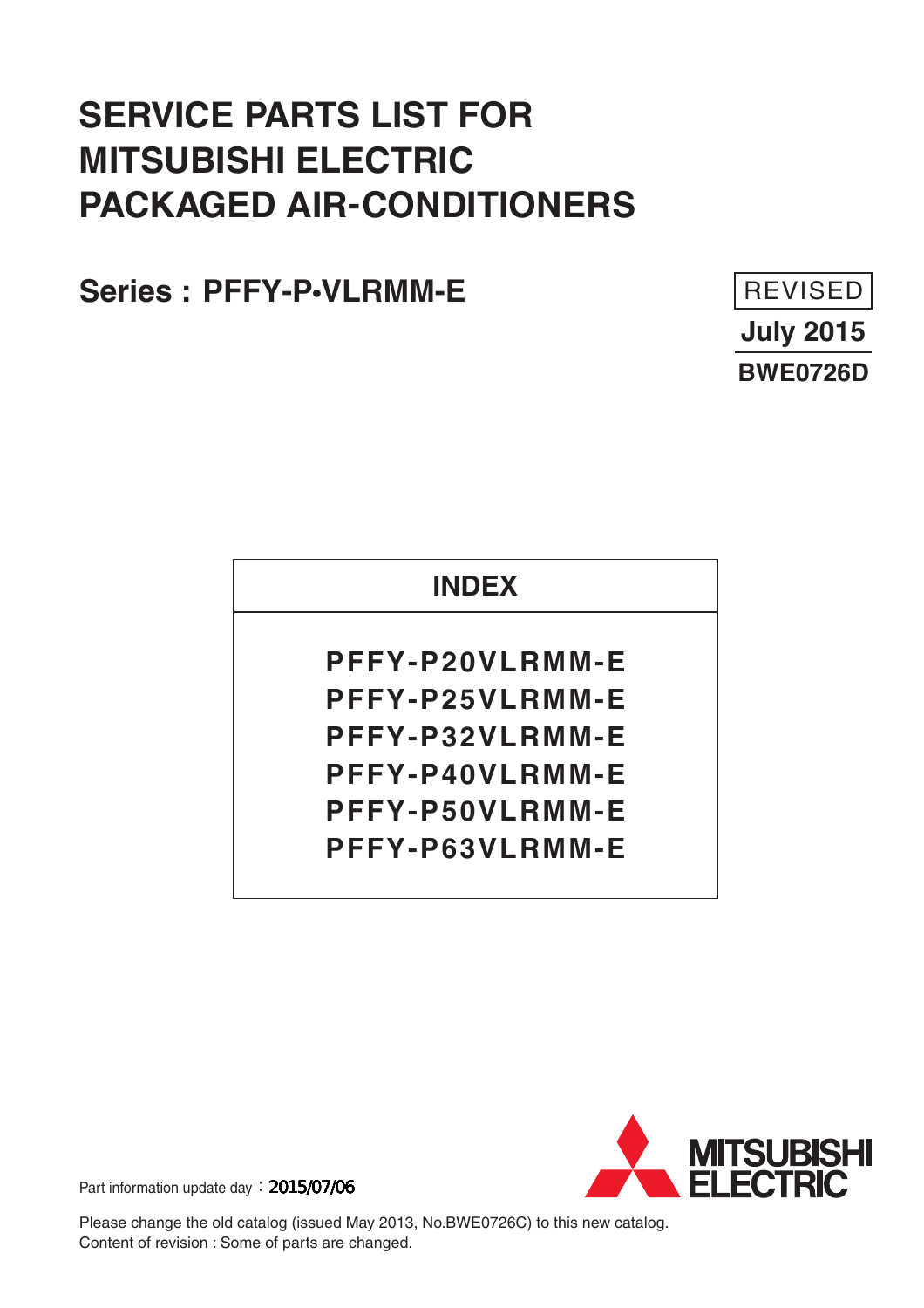

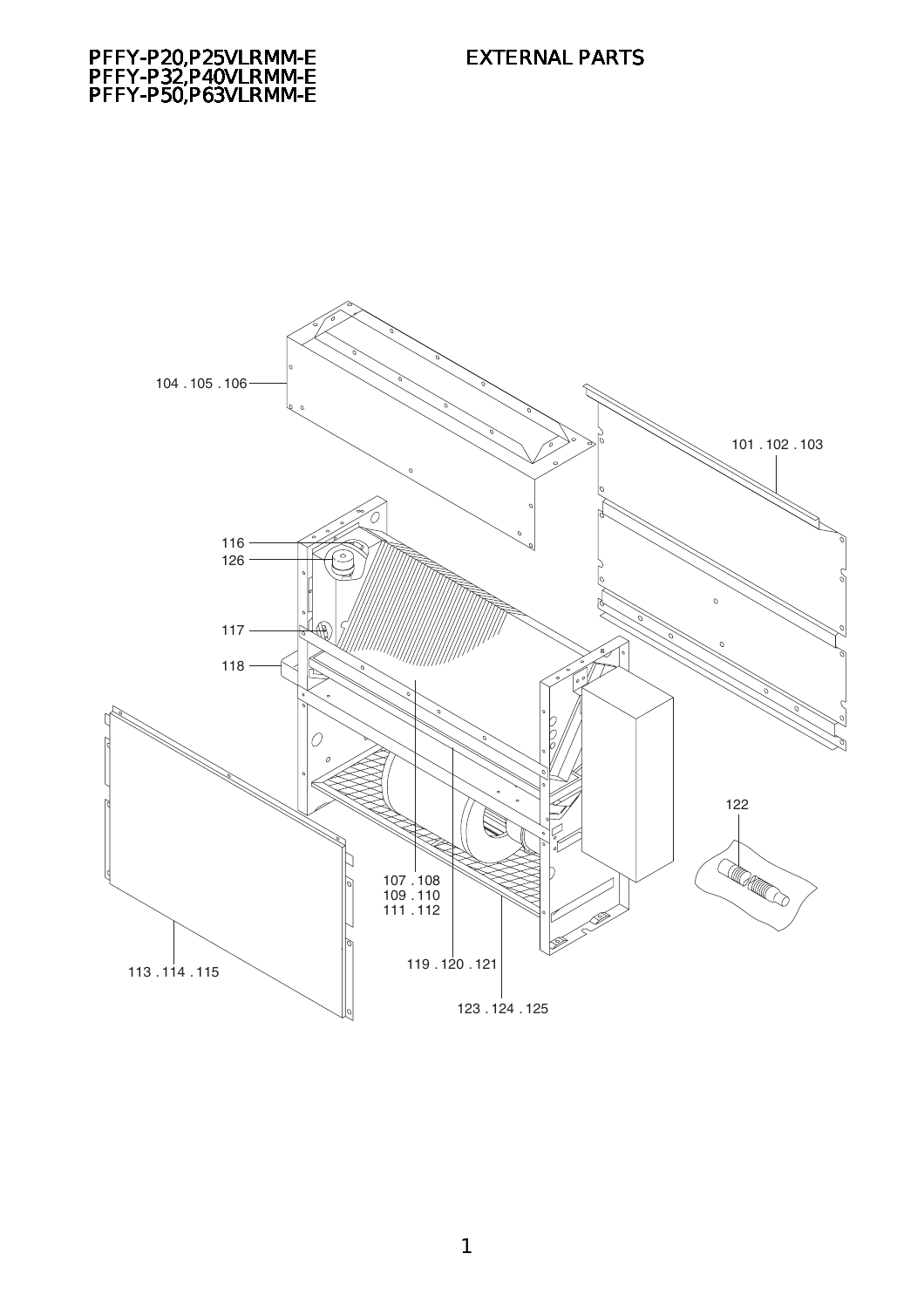### EXTERNAL PARTS

#### PFFY-P20,P25VLRMM-E PFFY-P32,P40VLRMM-E PFFY-P50,P63VLRMM-E

| <b>R61004676</b> G<br><b>Rear panel</b><br><b>KB00L281G01</b><br>101<br>1<br>1<br><b>R61005676</b> G<br><b>Rear panel</b><br>KB00L281G02<br>102<br>$\mathbf{1}$<br>$\mathbf{1}$<br><b>R61006676</b> G<br>Rear panel<br><b>KBOOL281GO3</b><br>103<br>$\mathbf{1}$<br>1<br><b>R61001003</b> G<br>Outletarill<br><b>KBOOL370GO1</b><br>104<br>$\mathbf{1}$<br>$\mathbf{1}$<br><b>R61002003</b> G<br>105<br><b>Outlet grill</b><br>KB00L370G02<br>$\mathbf{1}$<br>$\mathbf{1}$<br>106   <b>R61 003 003</b>   G<br><b>Outlet grill</b><br><b>KBOOL370G03</b><br>$\mathbf{1}$<br>1<br>  <b>R61 147 480</b> G<br>Heat exchanger assy<br>$\mathbf{1}$<br>KB00A091G30<br>107<br><b>R61 720 480</b> G<br>Heat exchanger assy<br>KB00A091G31<br>108<br>1<br>109<br><b>R61721480 G</b><br><b>Heat exchanger assy</b><br>KB00A091G32<br>1<br><b>R61 722 480 G</b><br><b>Heat exchanger assy</b><br>KB00A091G33<br>110<br>$\mathbf{1}$<br>R61 723 480 G<br><b>Heat exchanger assy</b><br>KB00A091G34<br>111<br>1<br>112<br><b>R61 724 480 G</b><br><b>Heat exchanger assy</b><br>KBOOAO91G35<br>1<br><b>R61 029 111</b> G<br>Casing assy FD<br><b>KB00B690G01</b><br>113<br>1<br>1<br><b>R61030111 G</b><br>Casing assy FD<br>1<br><b>KBOOB69OGO2</b><br>114<br>1<br>  <b>R61 031 111</b>   G<br>Casing assy FD<br>KBOOB69OGO3<br>115<br>$\mathbf{1}$<br>$\mathbf{1}$<br><b>R61 144 200</b> G<br><b>Themistor</b><br> KBOOU755GO1  <gas><black><br/>116<br/>1<br/>1<br/><math>\mathbf{1}</math><br/>1<br/>connector<br/>1<br/>1<br/>R63367203 G<br/><b>Thermistor</b><br/>KB78U229G01<br/><liquid><white><br/>117<br/>connector<br/>1<br/>1<br/>1<br/>1<br/>1<br/>1<br/><b>R61 093 529 G</b><br/>Drain pan 2<br/>KD25L821H01<br/>118<br/>1<br/><math>\mathbf{1}</math><br/><math>\mathbf{1}</math><br/><math>\mathbf{1}</math><br/>1<br/>1<br/>119<br/><b>R61 001 546 G</b><br/>Drain pan assy 1<br/>KD00H853G04<br/><math>\mathbf{1}</math><br/>1<br/><b>R61002546G</b><br/>Drain pan assy 1<br/>KD00H853G05<br/>120<br/>1<br/><math>\mathbf{1}</math><br/><b>R61 003 546 G</b><br/>Drain pan assy 1<br/>KDOOH853GO6<br/>121<br/><math>\mathbf{1}</math><br/>1<br/><b>Drain hose</b><br/><b>R40025049 G</b><br/>W356677H01<br/>122<br/>1<br/>1<br/><math>\mathbf{1}</math><br/>1<br/>1<br/>1<br/><b>R632E8500 G</b><br/>123<br/>Filter<br/>W275191GO3<br/>1<br/>1<br/>124 R63 2E 9500 G<br/>Filter<br/>W275191GO4<br/><math>\mathbf{1}</math><br/><math>\mathbf{1}</math><br/>R633E1500 G<br/><b>Filter</b><br/>W275191GO5<br/>125<br/><math>\mathbf{1}</math><br/>1<br/> <b>R61 010 401</b>   G<br/><math>\leq</math>LEV<math>&gt;</math><br/>Linear expansion valve<br/>EFM-40YGMD-3<br/>P632459X01<br/>126<br/><math>\mathbf{1}</math><br/>1<br/><math>\mathbf{1}</math><br/><math>\mathbf{1}</math><br/>1<br/>1</white></liquid></black></gas> | No. | Part No. | G: RoHS Apply Only<br>W: RoHS Apply by Running Change<br>Part Name | Spec. | PFFY-P20VLRMM-E | PFFY-P25VLRMM-E | PFFY-P32VLRMM-E | PFFY-P40VLRMM-E | PFFY-P50VLRMM-E | PFFY-P63VLRMM-E | Dwg. No. | Notes for the models | Revision info. |
|---------------------------------------------------------------------------------------------------------------------------------------------------------------------------------------------------------------------------------------------------------------------------------------------------------------------------------------------------------------------------------------------------------------------------------------------------------------------------------------------------------------------------------------------------------------------------------------------------------------------------------------------------------------------------------------------------------------------------------------------------------------------------------------------------------------------------------------------------------------------------------------------------------------------------------------------------------------------------------------------------------------------------------------------------------------------------------------------------------------------------------------------------------------------------------------------------------------------------------------------------------------------------------------------------------------------------------------------------------------------------------------------------------------------------------------------------------------------------------------------------------------------------------------------------------------------------------------------------------------------------------------------------------------------------------------------------------------------------------------------------------------------------------------------------------------------------------------------------------------------------------------------------------------------------------------------------------------------------------------------------------------------------------------------------------------------------------------------------------------------------------------------------------------------------------------------------------------------------------------------------------------------------------------------------------------------------------------------------------------------------------------------------------------------------------------------------------------------------------------------------------------------------------------------------------------------------------------------------------------------------------------------------------------------------------------------------------------------------------------------------------------------------------------------------------------------------------------|-----|----------|--------------------------------------------------------------------|-------|-----------------|-----------------|-----------------|-----------------|-----------------|-----------------|----------|----------------------|----------------|
|                                                                                                                                                                                                                                                                                                                                                                                                                                                                                                                                                                                                                                                                                                                                                                                                                                                                                                                                                                                                                                                                                                                                                                                                                                                                                                                                                                                                                                                                                                                                                                                                                                                                                                                                                                                                                                                                                                                                                                                                                                                                                                                                                                                                                                                                                                                                                                                                                                                                                                                                                                                                                                                                                                                                                                                                                                       |     |          |                                                                    |       |                 |                 |                 |                 |                 |                 |          |                      |                |
|                                                                                                                                                                                                                                                                                                                                                                                                                                                                                                                                                                                                                                                                                                                                                                                                                                                                                                                                                                                                                                                                                                                                                                                                                                                                                                                                                                                                                                                                                                                                                                                                                                                                                                                                                                                                                                                                                                                                                                                                                                                                                                                                                                                                                                                                                                                                                                                                                                                                                                                                                                                                                                                                                                                                                                                                                                       |     |          |                                                                    |       |                 |                 |                 |                 |                 |                 |          |                      |                |
|                                                                                                                                                                                                                                                                                                                                                                                                                                                                                                                                                                                                                                                                                                                                                                                                                                                                                                                                                                                                                                                                                                                                                                                                                                                                                                                                                                                                                                                                                                                                                                                                                                                                                                                                                                                                                                                                                                                                                                                                                                                                                                                                                                                                                                                                                                                                                                                                                                                                                                                                                                                                                                                                                                                                                                                                                                       |     |          |                                                                    |       |                 |                 |                 |                 |                 |                 |          |                      |                |
|                                                                                                                                                                                                                                                                                                                                                                                                                                                                                                                                                                                                                                                                                                                                                                                                                                                                                                                                                                                                                                                                                                                                                                                                                                                                                                                                                                                                                                                                                                                                                                                                                                                                                                                                                                                                                                                                                                                                                                                                                                                                                                                                                                                                                                                                                                                                                                                                                                                                                                                                                                                                                                                                                                                                                                                                                                       |     |          |                                                                    |       |                 |                 |                 |                 |                 |                 |          |                      |                |
|                                                                                                                                                                                                                                                                                                                                                                                                                                                                                                                                                                                                                                                                                                                                                                                                                                                                                                                                                                                                                                                                                                                                                                                                                                                                                                                                                                                                                                                                                                                                                                                                                                                                                                                                                                                                                                                                                                                                                                                                                                                                                                                                                                                                                                                                                                                                                                                                                                                                                                                                                                                                                                                                                                                                                                                                                                       |     |          |                                                                    |       |                 |                 |                 |                 |                 |                 |          |                      |                |
|                                                                                                                                                                                                                                                                                                                                                                                                                                                                                                                                                                                                                                                                                                                                                                                                                                                                                                                                                                                                                                                                                                                                                                                                                                                                                                                                                                                                                                                                                                                                                                                                                                                                                                                                                                                                                                                                                                                                                                                                                                                                                                                                                                                                                                                                                                                                                                                                                                                                                                                                                                                                                                                                                                                                                                                                                                       |     |          |                                                                    |       |                 |                 |                 |                 |                 |                 |          |                      |                |
|                                                                                                                                                                                                                                                                                                                                                                                                                                                                                                                                                                                                                                                                                                                                                                                                                                                                                                                                                                                                                                                                                                                                                                                                                                                                                                                                                                                                                                                                                                                                                                                                                                                                                                                                                                                                                                                                                                                                                                                                                                                                                                                                                                                                                                                                                                                                                                                                                                                                                                                                                                                                                                                                                                                                                                                                                                       |     |          |                                                                    |       |                 |                 |                 |                 |                 |                 |          |                      |                |
|                                                                                                                                                                                                                                                                                                                                                                                                                                                                                                                                                                                                                                                                                                                                                                                                                                                                                                                                                                                                                                                                                                                                                                                                                                                                                                                                                                                                                                                                                                                                                                                                                                                                                                                                                                                                                                                                                                                                                                                                                                                                                                                                                                                                                                                                                                                                                                                                                                                                                                                                                                                                                                                                                                                                                                                                                                       |     |          |                                                                    |       |                 |                 |                 |                 |                 |                 |          |                      |                |
|                                                                                                                                                                                                                                                                                                                                                                                                                                                                                                                                                                                                                                                                                                                                                                                                                                                                                                                                                                                                                                                                                                                                                                                                                                                                                                                                                                                                                                                                                                                                                                                                                                                                                                                                                                                                                                                                                                                                                                                                                                                                                                                                                                                                                                                                                                                                                                                                                                                                                                                                                                                                                                                                                                                                                                                                                                       |     |          |                                                                    |       |                 |                 |                 |                 |                 |                 |          |                      |                |
|                                                                                                                                                                                                                                                                                                                                                                                                                                                                                                                                                                                                                                                                                                                                                                                                                                                                                                                                                                                                                                                                                                                                                                                                                                                                                                                                                                                                                                                                                                                                                                                                                                                                                                                                                                                                                                                                                                                                                                                                                                                                                                                                                                                                                                                                                                                                                                                                                                                                                                                                                                                                                                                                                                                                                                                                                                       |     |          |                                                                    |       |                 |                 |                 |                 |                 |                 |          |                      |                |
|                                                                                                                                                                                                                                                                                                                                                                                                                                                                                                                                                                                                                                                                                                                                                                                                                                                                                                                                                                                                                                                                                                                                                                                                                                                                                                                                                                                                                                                                                                                                                                                                                                                                                                                                                                                                                                                                                                                                                                                                                                                                                                                                                                                                                                                                                                                                                                                                                                                                                                                                                                                                                                                                                                                                                                                                                                       |     |          |                                                                    |       |                 |                 |                 |                 |                 |                 |          |                      |                |
|                                                                                                                                                                                                                                                                                                                                                                                                                                                                                                                                                                                                                                                                                                                                                                                                                                                                                                                                                                                                                                                                                                                                                                                                                                                                                                                                                                                                                                                                                                                                                                                                                                                                                                                                                                                                                                                                                                                                                                                                                                                                                                                                                                                                                                                                                                                                                                                                                                                                                                                                                                                                                                                                                                                                                                                                                                       |     |          |                                                                    |       |                 |                 |                 |                 |                 |                 |          |                      |                |
|                                                                                                                                                                                                                                                                                                                                                                                                                                                                                                                                                                                                                                                                                                                                                                                                                                                                                                                                                                                                                                                                                                                                                                                                                                                                                                                                                                                                                                                                                                                                                                                                                                                                                                                                                                                                                                                                                                                                                                                                                                                                                                                                                                                                                                                                                                                                                                                                                                                                                                                                                                                                                                                                                                                                                                                                                                       |     |          |                                                                    |       |                 |                 |                 |                 |                 |                 |          |                      |                |
|                                                                                                                                                                                                                                                                                                                                                                                                                                                                                                                                                                                                                                                                                                                                                                                                                                                                                                                                                                                                                                                                                                                                                                                                                                                                                                                                                                                                                                                                                                                                                                                                                                                                                                                                                                                                                                                                                                                                                                                                                                                                                                                                                                                                                                                                                                                                                                                                                                                                                                                                                                                                                                                                                                                                                                                                                                       |     |          |                                                                    |       |                 |                 |                 |                 |                 |                 |          |                      |                |
|                                                                                                                                                                                                                                                                                                                                                                                                                                                                                                                                                                                                                                                                                                                                                                                                                                                                                                                                                                                                                                                                                                                                                                                                                                                                                                                                                                                                                                                                                                                                                                                                                                                                                                                                                                                                                                                                                                                                                                                                                                                                                                                                                                                                                                                                                                                                                                                                                                                                                                                                                                                                                                                                                                                                                                                                                                       |     |          |                                                                    |       |                 |                 |                 |                 |                 |                 |          |                      |                |
|                                                                                                                                                                                                                                                                                                                                                                                                                                                                                                                                                                                                                                                                                                                                                                                                                                                                                                                                                                                                                                                                                                                                                                                                                                                                                                                                                                                                                                                                                                                                                                                                                                                                                                                                                                                                                                                                                                                                                                                                                                                                                                                                                                                                                                                                                                                                                                                                                                                                                                                                                                                                                                                                                                                                                                                                                                       |     |          |                                                                    |       |                 |                 |                 |                 |                 |                 |          |                      |                |
|                                                                                                                                                                                                                                                                                                                                                                                                                                                                                                                                                                                                                                                                                                                                                                                                                                                                                                                                                                                                                                                                                                                                                                                                                                                                                                                                                                                                                                                                                                                                                                                                                                                                                                                                                                                                                                                                                                                                                                                                                                                                                                                                                                                                                                                                                                                                                                                                                                                                                                                                                                                                                                                                                                                                                                                                                                       |     |          |                                                                    |       |                 |                 |                 |                 |                 |                 |          |                      |                |
|                                                                                                                                                                                                                                                                                                                                                                                                                                                                                                                                                                                                                                                                                                                                                                                                                                                                                                                                                                                                                                                                                                                                                                                                                                                                                                                                                                                                                                                                                                                                                                                                                                                                                                                                                                                                                                                                                                                                                                                                                                                                                                                                                                                                                                                                                                                                                                                                                                                                                                                                                                                                                                                                                                                                                                                                                                       |     |          |                                                                    |       |                 |                 |                 |                 |                 |                 |          |                      |                |
|                                                                                                                                                                                                                                                                                                                                                                                                                                                                                                                                                                                                                                                                                                                                                                                                                                                                                                                                                                                                                                                                                                                                                                                                                                                                                                                                                                                                                                                                                                                                                                                                                                                                                                                                                                                                                                                                                                                                                                                                                                                                                                                                                                                                                                                                                                                                                                                                                                                                                                                                                                                                                                                                                                                                                                                                                                       |     |          |                                                                    |       |                 |                 |                 |                 |                 |                 |          |                      |                |
|                                                                                                                                                                                                                                                                                                                                                                                                                                                                                                                                                                                                                                                                                                                                                                                                                                                                                                                                                                                                                                                                                                                                                                                                                                                                                                                                                                                                                                                                                                                                                                                                                                                                                                                                                                                                                                                                                                                                                                                                                                                                                                                                                                                                                                                                                                                                                                                                                                                                                                                                                                                                                                                                                                                                                                                                                                       |     |          |                                                                    |       |                 |                 |                 |                 |                 |                 |          |                      |                |
|                                                                                                                                                                                                                                                                                                                                                                                                                                                                                                                                                                                                                                                                                                                                                                                                                                                                                                                                                                                                                                                                                                                                                                                                                                                                                                                                                                                                                                                                                                                                                                                                                                                                                                                                                                                                                                                                                                                                                                                                                                                                                                                                                                                                                                                                                                                                                                                                                                                                                                                                                                                                                                                                                                                                                                                                                                       |     |          |                                                                    |       |                 |                 |                 |                 |                 |                 |          |                      |                |
|                                                                                                                                                                                                                                                                                                                                                                                                                                                                                                                                                                                                                                                                                                                                                                                                                                                                                                                                                                                                                                                                                                                                                                                                                                                                                                                                                                                                                                                                                                                                                                                                                                                                                                                                                                                                                                                                                                                                                                                                                                                                                                                                                                                                                                                                                                                                                                                                                                                                                                                                                                                                                                                                                                                                                                                                                                       |     |          |                                                                    |       |                 |                 |                 |                 |                 |                 |          |                      |                |
|                                                                                                                                                                                                                                                                                                                                                                                                                                                                                                                                                                                                                                                                                                                                                                                                                                                                                                                                                                                                                                                                                                                                                                                                                                                                                                                                                                                                                                                                                                                                                                                                                                                                                                                                                                                                                                                                                                                                                                                                                                                                                                                                                                                                                                                                                                                                                                                                                                                                                                                                                                                                                                                                                                                                                                                                                                       |     |          |                                                                    |       |                 |                 |                 |                 |                 |                 |          |                      |                |
|                                                                                                                                                                                                                                                                                                                                                                                                                                                                                                                                                                                                                                                                                                                                                                                                                                                                                                                                                                                                                                                                                                                                                                                                                                                                                                                                                                                                                                                                                                                                                                                                                                                                                                                                                                                                                                                                                                                                                                                                                                                                                                                                                                                                                                                                                                                                                                                                                                                                                                                                                                                                                                                                                                                                                                                                                                       |     |          |                                                                    |       |                 |                 |                 |                 |                 |                 |          |                      |                |
|                                                                                                                                                                                                                                                                                                                                                                                                                                                                                                                                                                                                                                                                                                                                                                                                                                                                                                                                                                                                                                                                                                                                                                                                                                                                                                                                                                                                                                                                                                                                                                                                                                                                                                                                                                                                                                                                                                                                                                                                                                                                                                                                                                                                                                                                                                                                                                                                                                                                                                                                                                                                                                                                                                                                                                                                                                       |     |          |                                                                    |       |                 |                 |                 |                 |                 |                 |          |                      |                |
|                                                                                                                                                                                                                                                                                                                                                                                                                                                                                                                                                                                                                                                                                                                                                                                                                                                                                                                                                                                                                                                                                                                                                                                                                                                                                                                                                                                                                                                                                                                                                                                                                                                                                                                                                                                                                                                                                                                                                                                                                                                                                                                                                                                                                                                                                                                                                                                                                                                                                                                                                                                                                                                                                                                                                                                                                                       |     |          |                                                                    |       |                 |                 |                 |                 |                 |                 |          |                      |                |
|                                                                                                                                                                                                                                                                                                                                                                                                                                                                                                                                                                                                                                                                                                                                                                                                                                                                                                                                                                                                                                                                                                                                                                                                                                                                                                                                                                                                                                                                                                                                                                                                                                                                                                                                                                                                                                                                                                                                                                                                                                                                                                                                                                                                                                                                                                                                                                                                                                                                                                                                                                                                                                                                                                                                                                                                                                       |     |          |                                                                    |       |                 |                 |                 |                 |                 |                 |          |                      |                |
|                                                                                                                                                                                                                                                                                                                                                                                                                                                                                                                                                                                                                                                                                                                                                                                                                                                                                                                                                                                                                                                                                                                                                                                                                                                                                                                                                                                                                                                                                                                                                                                                                                                                                                                                                                                                                                                                                                                                                                                                                                                                                                                                                                                                                                                                                                                                                                                                                                                                                                                                                                                                                                                                                                                                                                                                                                       |     |          |                                                                    |       |                 |                 |                 |                 |                 |                 |          |                      |                |
|                                                                                                                                                                                                                                                                                                                                                                                                                                                                                                                                                                                                                                                                                                                                                                                                                                                                                                                                                                                                                                                                                                                                                                                                                                                                                                                                                                                                                                                                                                                                                                                                                                                                                                                                                                                                                                                                                                                                                                                                                                                                                                                                                                                                                                                                                                                                                                                                                                                                                                                                                                                                                                                                                                                                                                                                                                       |     |          |                                                                    |       |                 |                 |                 |                 |                 |                 |          |                      |                |
|                                                                                                                                                                                                                                                                                                                                                                                                                                                                                                                                                                                                                                                                                                                                                                                                                                                                                                                                                                                                                                                                                                                                                                                                                                                                                                                                                                                                                                                                                                                                                                                                                                                                                                                                                                                                                                                                                                                                                                                                                                                                                                                                                                                                                                                                                                                                                                                                                                                                                                                                                                                                                                                                                                                                                                                                                                       |     |          |                                                                    |       |                 |                 |                 |                 |                 |                 |          |                      |                |
|                                                                                                                                                                                                                                                                                                                                                                                                                                                                                                                                                                                                                                                                                                                                                                                                                                                                                                                                                                                                                                                                                                                                                                                                                                                                                                                                                                                                                                                                                                                                                                                                                                                                                                                                                                                                                                                                                                                                                                                                                                                                                                                                                                                                                                                                                                                                                                                                                                                                                                                                                                                                                                                                                                                                                                                                                                       |     |          |                                                                    |       |                 |                 |                 |                 |                 |                 |          |                      |                |
|                                                                                                                                                                                                                                                                                                                                                                                                                                                                                                                                                                                                                                                                                                                                                                                                                                                                                                                                                                                                                                                                                                                                                                                                                                                                                                                                                                                                                                                                                                                                                                                                                                                                                                                                                                                                                                                                                                                                                                                                                                                                                                                                                                                                                                                                                                                                                                                                                                                                                                                                                                                                                                                                                                                                                                                                                                       |     |          |                                                                    |       |                 |                 |                 |                 |                 |                 |          |                      |                |
|                                                                                                                                                                                                                                                                                                                                                                                                                                                                                                                                                                                                                                                                                                                                                                                                                                                                                                                                                                                                                                                                                                                                                                                                                                                                                                                                                                                                                                                                                                                                                                                                                                                                                                                                                                                                                                                                                                                                                                                                                                                                                                                                                                                                                                                                                                                                                                                                                                                                                                                                                                                                                                                                                                                                                                                                                                       |     |          |                                                                    |       |                 |                 |                 |                 |                 |                 |          |                      |                |
|                                                                                                                                                                                                                                                                                                                                                                                                                                                                                                                                                                                                                                                                                                                                                                                                                                                                                                                                                                                                                                                                                                                                                                                                                                                                                                                                                                                                                                                                                                                                                                                                                                                                                                                                                                                                                                                                                                                                                                                                                                                                                                                                                                                                                                                                                                                                                                                                                                                                                                                                                                                                                                                                                                                                                                                                                                       |     |          |                                                                    |       |                 |                 |                 |                 |                 |                 |          |                      |                |
|                                                                                                                                                                                                                                                                                                                                                                                                                                                                                                                                                                                                                                                                                                                                                                                                                                                                                                                                                                                                                                                                                                                                                                                                                                                                                                                                                                                                                                                                                                                                                                                                                                                                                                                                                                                                                                                                                                                                                                                                                                                                                                                                                                                                                                                                                                                                                                                                                                                                                                                                                                                                                                                                                                                                                                                                                                       |     |          |                                                                    |       |                 |                 |                 |                 |                 |                 |          |                      |                |
|                                                                                                                                                                                                                                                                                                                                                                                                                                                                                                                                                                                                                                                                                                                                                                                                                                                                                                                                                                                                                                                                                                                                                                                                                                                                                                                                                                                                                                                                                                                                                                                                                                                                                                                                                                                                                                                                                                                                                                                                                                                                                                                                                                                                                                                                                                                                                                                                                                                                                                                                                                                                                                                                                                                                                                                                                                       |     |          |                                                                    |       |                 |                 |                 |                 |                 |                 |          |                      |                |
|                                                                                                                                                                                                                                                                                                                                                                                                                                                                                                                                                                                                                                                                                                                                                                                                                                                                                                                                                                                                                                                                                                                                                                                                                                                                                                                                                                                                                                                                                                                                                                                                                                                                                                                                                                                                                                                                                                                                                                                                                                                                                                                                                                                                                                                                                                                                                                                                                                                                                                                                                                                                                                                                                                                                                                                                                                       |     |          |                                                                    |       |                 |                 |                 |                 |                 |                 |          |                      |                |
|                                                                                                                                                                                                                                                                                                                                                                                                                                                                                                                                                                                                                                                                                                                                                                                                                                                                                                                                                                                                                                                                                                                                                                                                                                                                                                                                                                                                                                                                                                                                                                                                                                                                                                                                                                                                                                                                                                                                                                                                                                                                                                                                                                                                                                                                                                                                                                                                                                                                                                                                                                                                                                                                                                                                                                                                                                       |     |          |                                                                    |       |                 |                 |                 |                 |                 |                 |          |                      |                |
|                                                                                                                                                                                                                                                                                                                                                                                                                                                                                                                                                                                                                                                                                                                                                                                                                                                                                                                                                                                                                                                                                                                                                                                                                                                                                                                                                                                                                                                                                                                                                                                                                                                                                                                                                                                                                                                                                                                                                                                                                                                                                                                                                                                                                                                                                                                                                                                                                                                                                                                                                                                                                                                                                                                                                                                                                                       |     |          |                                                                    |       |                 |                 |                 |                 |                 |                 |          |                      |                |
|                                                                                                                                                                                                                                                                                                                                                                                                                                                                                                                                                                                                                                                                                                                                                                                                                                                                                                                                                                                                                                                                                                                                                                                                                                                                                                                                                                                                                                                                                                                                                                                                                                                                                                                                                                                                                                                                                                                                                                                                                                                                                                                                                                                                                                                                                                                                                                                                                                                                                                                                                                                                                                                                                                                                                                                                                                       |     |          |                                                                    |       |                 |                 |                 |                 |                 |                 |          |                      |                |
|                                                                                                                                                                                                                                                                                                                                                                                                                                                                                                                                                                                                                                                                                                                                                                                                                                                                                                                                                                                                                                                                                                                                                                                                                                                                                                                                                                                                                                                                                                                                                                                                                                                                                                                                                                                                                                                                                                                                                                                                                                                                                                                                                                                                                                                                                                                                                                                                                                                                                                                                                                                                                                                                                                                                                                                                                                       |     |          |                                                                    |       |                 |                 |                 |                 |                 |                 |          |                      |                |
|                                                                                                                                                                                                                                                                                                                                                                                                                                                                                                                                                                                                                                                                                                                                                                                                                                                                                                                                                                                                                                                                                                                                                                                                                                                                                                                                                                                                                                                                                                                                                                                                                                                                                                                                                                                                                                                                                                                                                                                                                                                                                                                                                                                                                                                                                                                                                                                                                                                                                                                                                                                                                                                                                                                                                                                                                                       |     |          |                                                                    |       |                 |                 |                 |                 |                 |                 |          |                      |                |
|                                                                                                                                                                                                                                                                                                                                                                                                                                                                                                                                                                                                                                                                                                                                                                                                                                                                                                                                                                                                                                                                                                                                                                                                                                                                                                                                                                                                                                                                                                                                                                                                                                                                                                                                                                                                                                                                                                                                                                                                                                                                                                                                                                                                                                                                                                                                                                                                                                                                                                                                                                                                                                                                                                                                                                                                                                       |     |          |                                                                    |       |                 |                 |                 |                 |                 |                 |          |                      |                |
|                                                                                                                                                                                                                                                                                                                                                                                                                                                                                                                                                                                                                                                                                                                                                                                                                                                                                                                                                                                                                                                                                                                                                                                                                                                                                                                                                                                                                                                                                                                                                                                                                                                                                                                                                                                                                                                                                                                                                                                                                                                                                                                                                                                                                                                                                                                                                                                                                                                                                                                                                                                                                                                                                                                                                                                                                                       |     |          |                                                                    |       |                 |                 |                 |                 |                 |                 |          |                      |                |
|                                                                                                                                                                                                                                                                                                                                                                                                                                                                                                                                                                                                                                                                                                                                                                                                                                                                                                                                                                                                                                                                                                                                                                                                                                                                                                                                                                                                                                                                                                                                                                                                                                                                                                                                                                                                                                                                                                                                                                                                                                                                                                                                                                                                                                                                                                                                                                                                                                                                                                                                                                                                                                                                                                                                                                                                                                       |     |          |                                                                    |       |                 |                 |                 |                 |                 |                 |          |                      |                |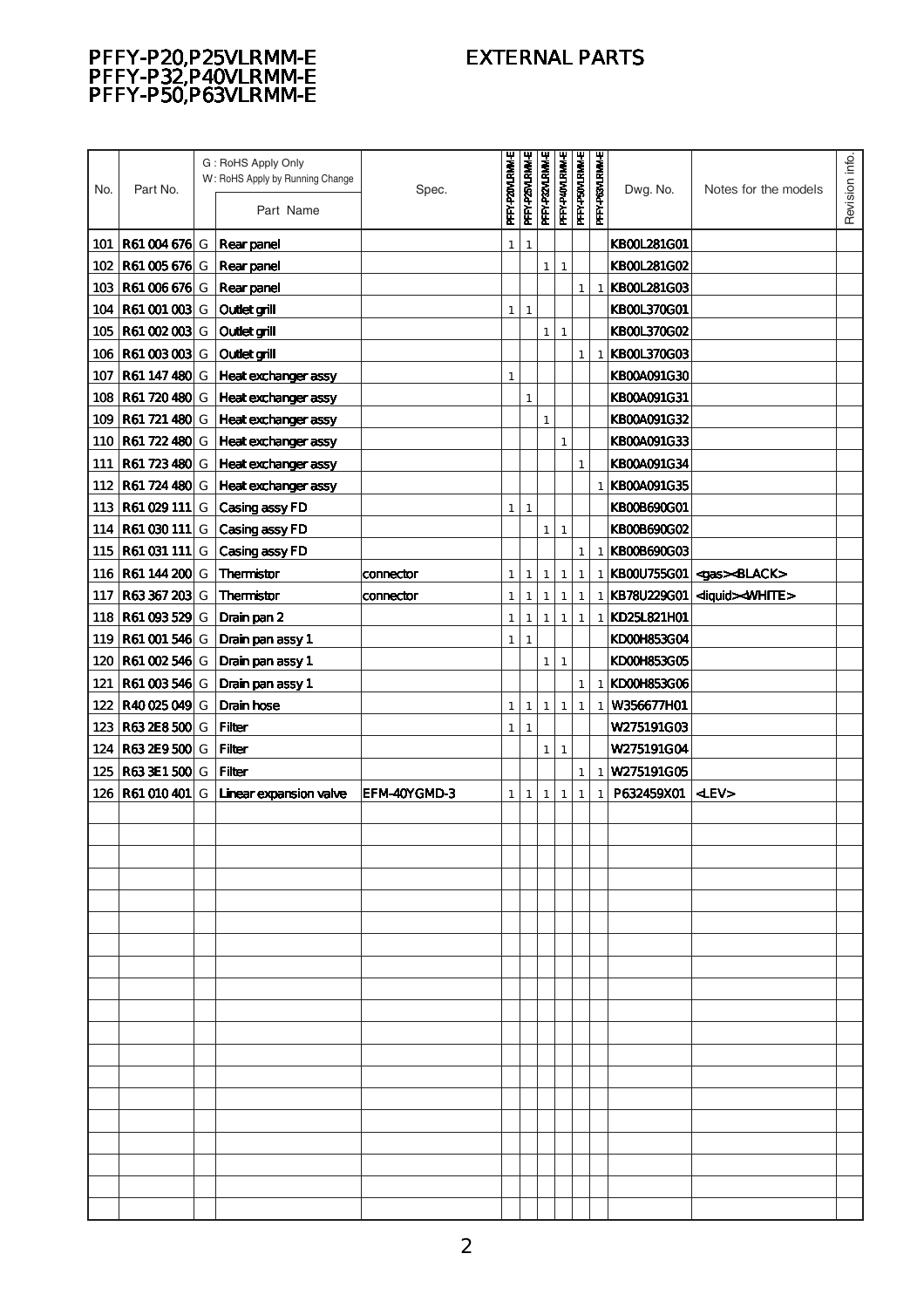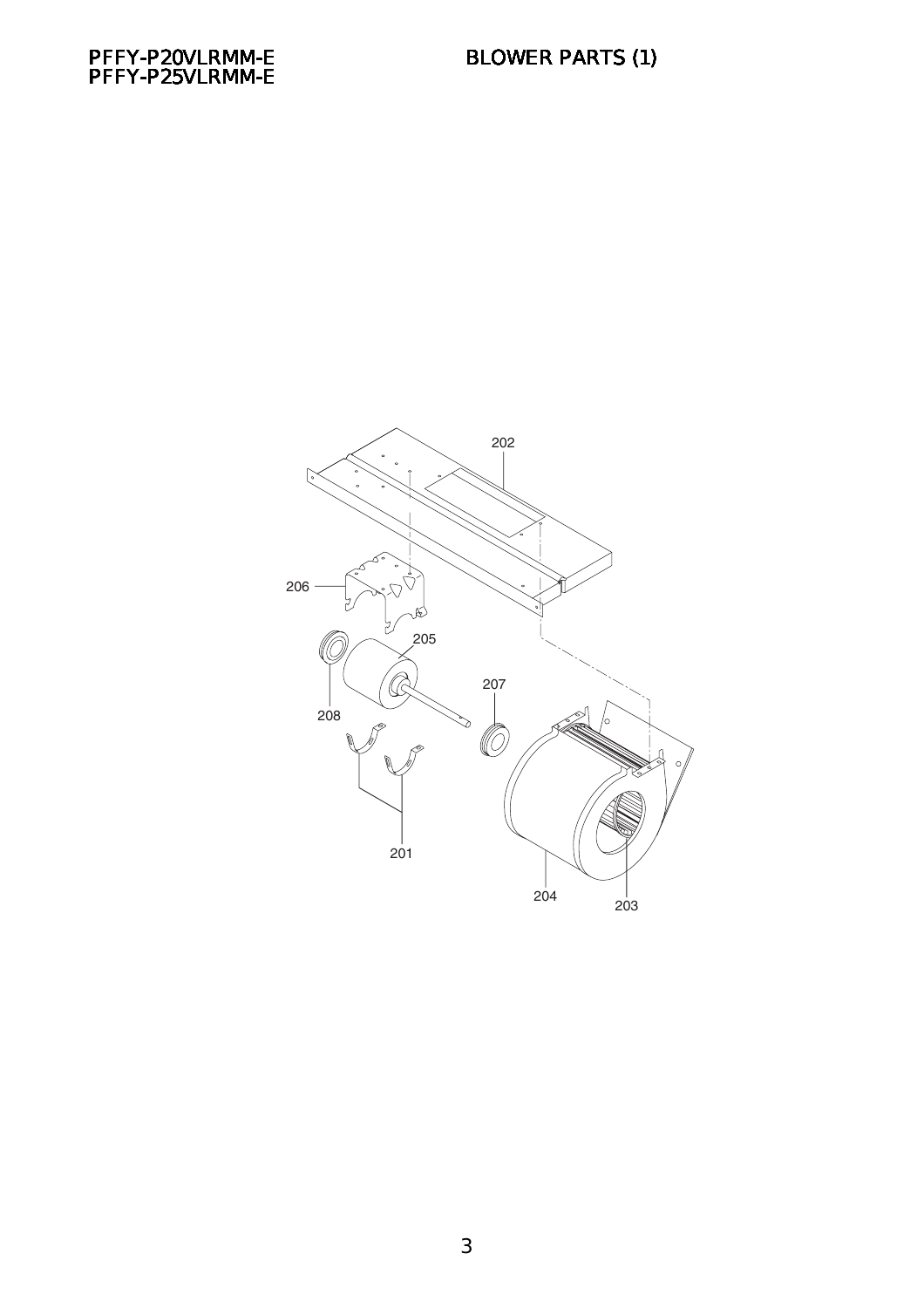## BLOWER PARTS (1)



| No. | Part No.                                                        | G: RoHS Apply Only<br>W: RoHS Apply by Running Change<br>Part Name | Spec.                 | PFFY-P20VLRMM-E                | PFFY-P25VLRMM-E                |  | Dwg. No.                  | Notes for the models | Revision info. |
|-----|-----------------------------------------------------------------|--------------------------------------------------------------------|-----------------------|--------------------------------|--------------------------------|--|---------------------------|----------------------|----------------|
|     |                                                                 |                                                                    |                       |                                |                                |  |                           |                      |                |
|     | $201$ R63 652 131 G Fixing plate<br>202 R61 049 126 G Fan plate |                                                                    |                       | $\overline{c}$<br>$\mathbf{1}$ | $\overline{a}$<br>$\mathbf{1}$ |  | W353715H01<br>KB00B706G02 |                      |                |
|     | 203 R63 045 103 G Sirocco fan                                   |                                                                    |                       | $\mathbf{1}$                   | $\mathbf{1}$                   |  | W234904G01                |                      |                |
|     | 204 R63 839 675 G Fan cover                                     |                                                                    |                       | $\mathbf{1}$                   | $\mathbf{1}$                   |  | W234951GO1                |                      |                |
|     | 205 R61 170 220 G Motor                                         |                                                                    | 96W, 8P, 1Phase, 340V | $\mathbf{1}$                   | $\mathbf{1}$                   |  | P780128X03 <mf></mf>      |                      |                |
|     | 206 R61 011 128 G Motor base                                    |                                                                    |                       | $\mathbf{1}$                   | $\mathbf{1}$                   |  | <b>KBOOL364GO1</b>        |                      |                |
|     |                                                                 | 207 R61 001 505 G Rubber mount L                                   |                       | $\mathbf{1}$                   | $\mathbf{1}$                   |  | KB31D833H01               |                      |                |
|     |                                                                 | 208 R61 002 505 G Rubber mount R                                   |                       | $\mathbf{1}$                   | $\mathbf{1}$                   |  | KB31D833H02               |                      |                |
|     |                                                                 |                                                                    |                       |                                |                                |  |                           |                      |                |
|     |                                                                 |                                                                    |                       |                                |                                |  |                           |                      |                |
|     |                                                                 |                                                                    |                       |                                |                                |  |                           |                      |                |
|     |                                                                 |                                                                    |                       |                                |                                |  |                           |                      |                |
|     |                                                                 |                                                                    |                       |                                |                                |  |                           |                      |                |
|     |                                                                 |                                                                    |                       |                                |                                |  |                           |                      |                |
|     |                                                                 |                                                                    |                       |                                |                                |  |                           |                      |                |
|     |                                                                 |                                                                    |                       |                                |                                |  |                           |                      |                |
|     |                                                                 |                                                                    |                       |                                |                                |  |                           |                      |                |
|     |                                                                 |                                                                    |                       |                                |                                |  |                           |                      |                |
|     |                                                                 |                                                                    |                       |                                |                                |  |                           |                      |                |
|     |                                                                 |                                                                    |                       |                                |                                |  |                           |                      |                |
|     |                                                                 |                                                                    |                       |                                |                                |  |                           |                      |                |
|     |                                                                 |                                                                    |                       |                                |                                |  |                           |                      |                |
|     |                                                                 |                                                                    |                       |                                |                                |  |                           |                      |                |
|     |                                                                 |                                                                    |                       |                                |                                |  |                           |                      |                |
|     |                                                                 |                                                                    |                       |                                |                                |  |                           |                      |                |
|     |                                                                 |                                                                    |                       |                                |                                |  |                           |                      |                |
|     |                                                                 |                                                                    |                       |                                |                                |  |                           |                      |                |
|     |                                                                 |                                                                    |                       |                                |                                |  |                           |                      |                |
|     |                                                                 |                                                                    |                       |                                |                                |  |                           |                      |                |
|     |                                                                 |                                                                    |                       |                                |                                |  |                           |                      |                |
|     |                                                                 |                                                                    |                       |                                |                                |  |                           |                      |                |
|     |                                                                 |                                                                    |                       |                                |                                |  |                           |                      |                |
|     |                                                                 |                                                                    |                       |                                |                                |  |                           |                      |                |
|     |                                                                 |                                                                    |                       |                                |                                |  |                           |                      |                |
|     |                                                                 |                                                                    |                       |                                |                                |  |                           |                      |                |
|     |                                                                 |                                                                    |                       |                                |                                |  |                           |                      |                |
|     |                                                                 |                                                                    |                       |                                |                                |  |                           |                      |                |
|     |                                                                 |                                                                    |                       |                                |                                |  |                           |                      |                |
|     |                                                                 |                                                                    |                       |                                |                                |  |                           |                      |                |
|     |                                                                 |                                                                    |                       |                                |                                |  |                           |                      |                |
|     |                                                                 |                                                                    |                       |                                |                                |  |                           |                      |                |
|     |                                                                 |                                                                    |                       |                                |                                |  |                           |                      |                |
|     |                                                                 |                                                                    |                       |                                |                                |  |                           |                      |                |
|     |                                                                 |                                                                    |                       |                                |                                |  |                           |                      |                |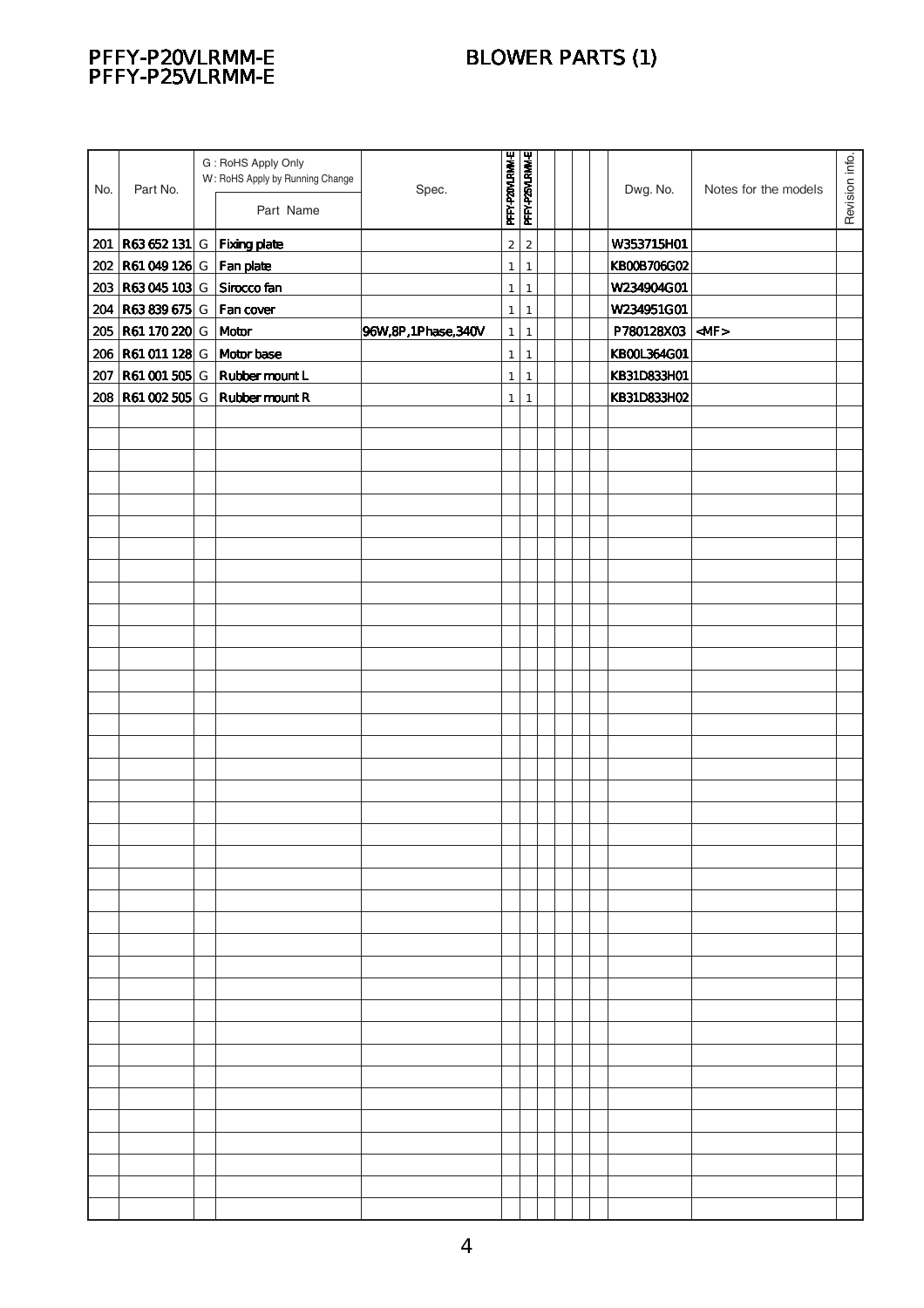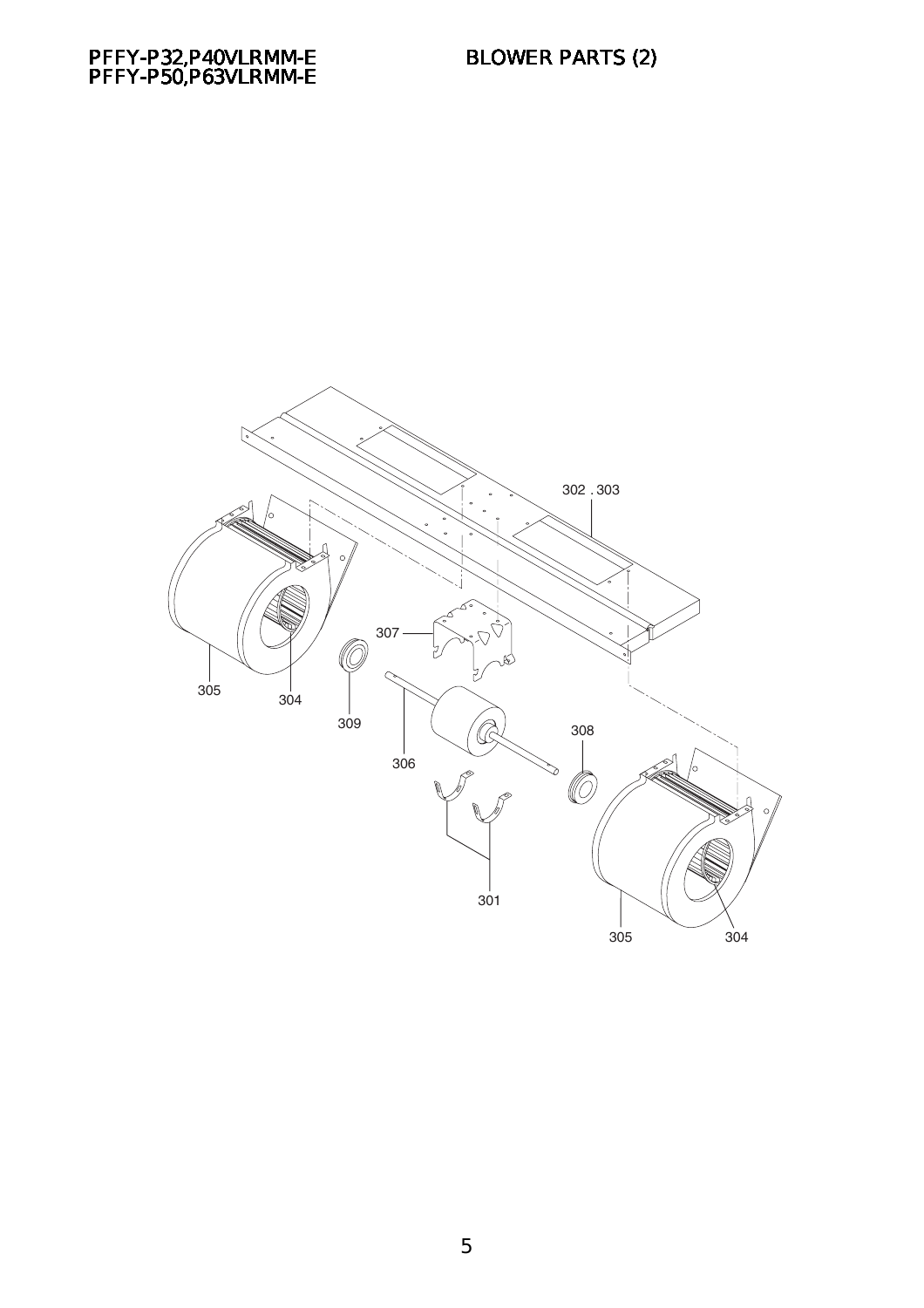## BLOWER PARTS (2)

#### PFFY-P32,P40VLRMM-E PFFY-P50,P63VLRMM-E

| No. | Part No.                         | G: RoHS Apply Only<br>W: RoHS Apply by Running Change<br>Part Name | Spec.                 | PFFY-P32VLRMM-E | PFFY-P40VLRMM-E | PFFY-P50VLRMM-E | PFFY-P63VLRMM-E         | Dwg. No.               | Notes for the models | Revision info. |
|-----|----------------------------------|--------------------------------------------------------------------|-----------------------|-----------------|-----------------|-----------------|-------------------------|------------------------|----------------------|----------------|
|     |                                  |                                                                    |                       |                 |                 |                 |                         |                        |                      |                |
|     | 301 R63 652 131 G   Fixing plate |                                                                    |                       | $\overline{2}$  | $\overline{2}$  | $\overline{2}$  | $\overline{2}$          | W353715H01             |                      |                |
|     | 302 R61 050 126 G   Fan plate    |                                                                    |                       | $\mathbf{1}$    | $\mathbf{1}$    |                 |                         | <b>KBOOB707GO4</b>     |                      |                |
|     | 303 R61 051 126 G   Fan plate    |                                                                    |                       |                 |                 | $\mathbf{1}$    | $\mathbf{1}$            | <b>KBOOB707GO5</b>     |                      |                |
|     | 304 R63 045 103 G                | Sirocco fan                                                        |                       | $2\vert$        | $\overline{2}$  | $\mathbf 2$     | $\overline{c}$          | W234904G01             |                      |                |
|     | 305 R63 839 675 G                | Fan cover                                                          |                       | $2\vert$        | $\mathbf 2$     | $\mathbf 2$     | $\overline{\mathbf{c}}$ | W234951GO1             |                      |                |
|     | 306 R61 171 220 G                | Motor                                                              | 96W, 8P, 1Phase, 340V | $\mathbf{1}$    | $\mathbf{1}$    | $\mathbf{1}$    | $\mathbf{1}$            | $PT80127X03$ <mf></mf> |                      |                |
|     | 307 R61 011 128 G Motor base     |                                                                    |                       | 1               | $\mathbf{1}$    | $\mathbf{1}$    | $\mathbf{1}$            | <b>KBOOL364GO1</b>     |                      |                |
|     |                                  | 308 R61 001 505 G Rubber mount L                                   |                       | $\mathbf{1}$    | $\mathbf{1}$    | $\mathbf{1}$    | $\mathbf{1}$            | KB31D833H01            |                      |                |
|     |                                  | 309 R61 002 505 G Rubber mount R                                   |                       | $\mathbf{1}$    | $\mathbf{1}$    | $\mathbf{1}$    | $\mathbf{1}$            | KB31D833HO2            |                      |                |
|     |                                  |                                                                    |                       |                 |                 |                 |                         |                        |                      |                |
|     |                                  |                                                                    |                       |                 |                 |                 |                         |                        |                      |                |
|     |                                  |                                                                    |                       |                 |                 |                 |                         |                        |                      |                |
|     |                                  |                                                                    |                       |                 |                 |                 |                         |                        |                      |                |
|     |                                  |                                                                    |                       |                 |                 |                 |                         |                        |                      |                |
|     |                                  |                                                                    |                       |                 |                 |                 |                         |                        |                      |                |
|     |                                  |                                                                    |                       |                 |                 |                 |                         |                        |                      |                |
|     |                                  |                                                                    |                       |                 |                 |                 |                         |                        |                      |                |
|     |                                  |                                                                    |                       |                 |                 |                 |                         |                        |                      |                |
|     |                                  |                                                                    |                       |                 |                 |                 |                         |                        |                      |                |
|     |                                  |                                                                    |                       |                 |                 |                 |                         |                        |                      |                |
|     |                                  |                                                                    |                       |                 |                 |                 |                         |                        |                      |                |
|     |                                  |                                                                    |                       |                 |                 |                 |                         |                        |                      |                |
|     |                                  |                                                                    |                       |                 |                 |                 |                         |                        |                      |                |
|     |                                  |                                                                    |                       |                 |                 |                 |                         |                        |                      |                |
|     |                                  |                                                                    |                       |                 |                 |                 |                         |                        |                      |                |
|     |                                  |                                                                    |                       |                 |                 |                 |                         |                        |                      |                |
|     |                                  |                                                                    |                       |                 |                 |                 |                         |                        |                      |                |
|     |                                  |                                                                    |                       |                 |                 |                 |                         |                        |                      |                |
|     |                                  |                                                                    |                       |                 |                 |                 |                         |                        |                      |                |
|     |                                  |                                                                    |                       |                 |                 |                 |                         |                        |                      |                |
|     |                                  |                                                                    |                       |                 |                 |                 |                         |                        |                      |                |
|     |                                  |                                                                    |                       |                 |                 |                 |                         |                        |                      |                |
|     |                                  |                                                                    |                       |                 |                 |                 |                         |                        |                      |                |
|     |                                  |                                                                    |                       |                 |                 |                 |                         |                        |                      |                |
|     |                                  |                                                                    |                       |                 |                 |                 |                         |                        |                      |                |
|     |                                  |                                                                    |                       |                 |                 |                 |                         |                        |                      |                |
|     |                                  |                                                                    |                       |                 |                 |                 |                         |                        |                      |                |
|     |                                  |                                                                    |                       |                 |                 |                 |                         |                        |                      |                |
|     |                                  |                                                                    |                       |                 |                 |                 |                         |                        |                      |                |
|     |                                  |                                                                    |                       |                 |                 |                 |                         |                        |                      |                |
|     |                                  |                                                                    |                       |                 |                 |                 |                         |                        |                      |                |
|     |                                  |                                                                    |                       |                 |                 |                 |                         |                        |                      |                |
|     |                                  |                                                                    |                       |                 |                 |                 |                         |                        |                      |                |
|     |                                  |                                                                    |                       |                 |                 |                 |                         |                        |                      |                |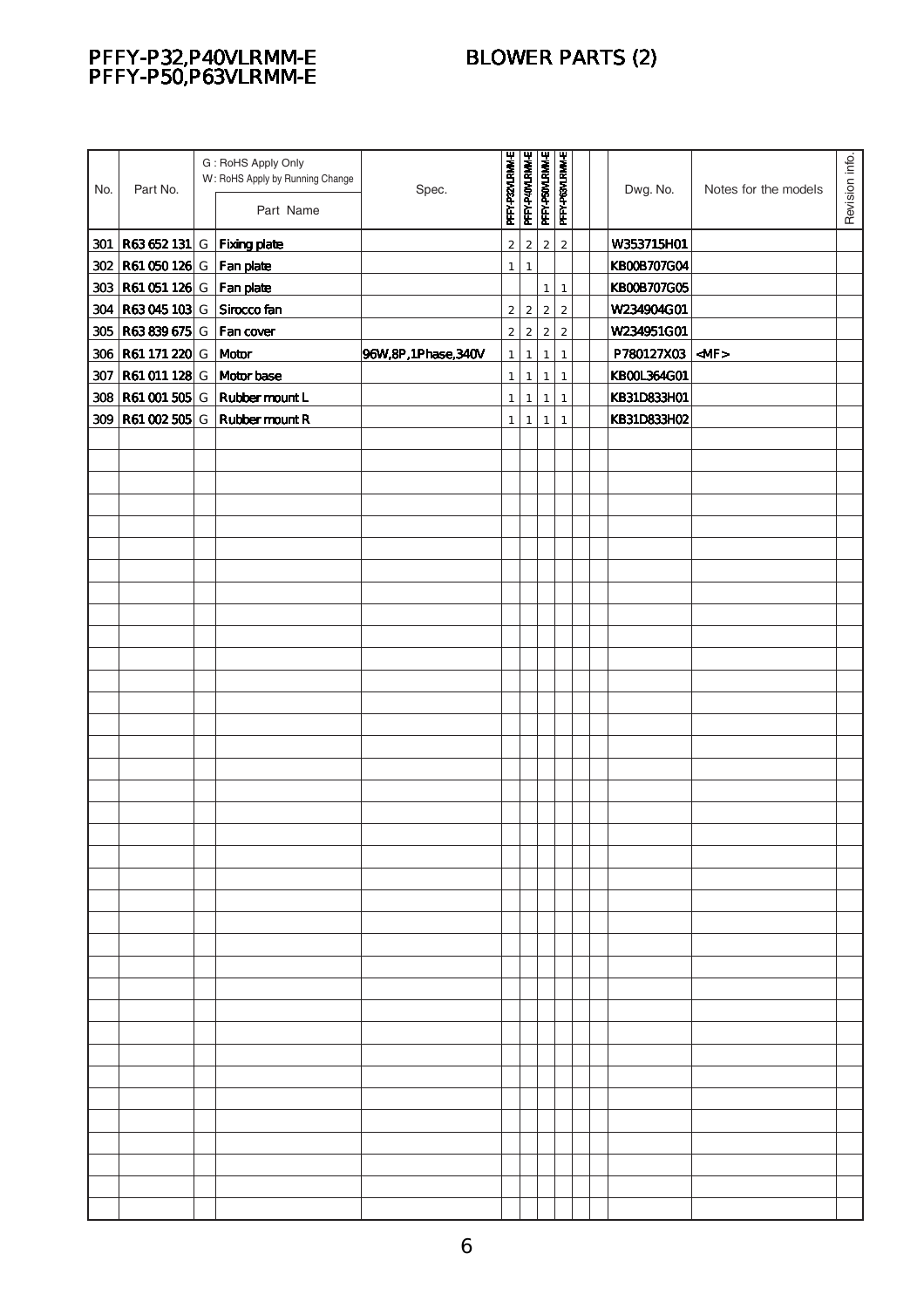



7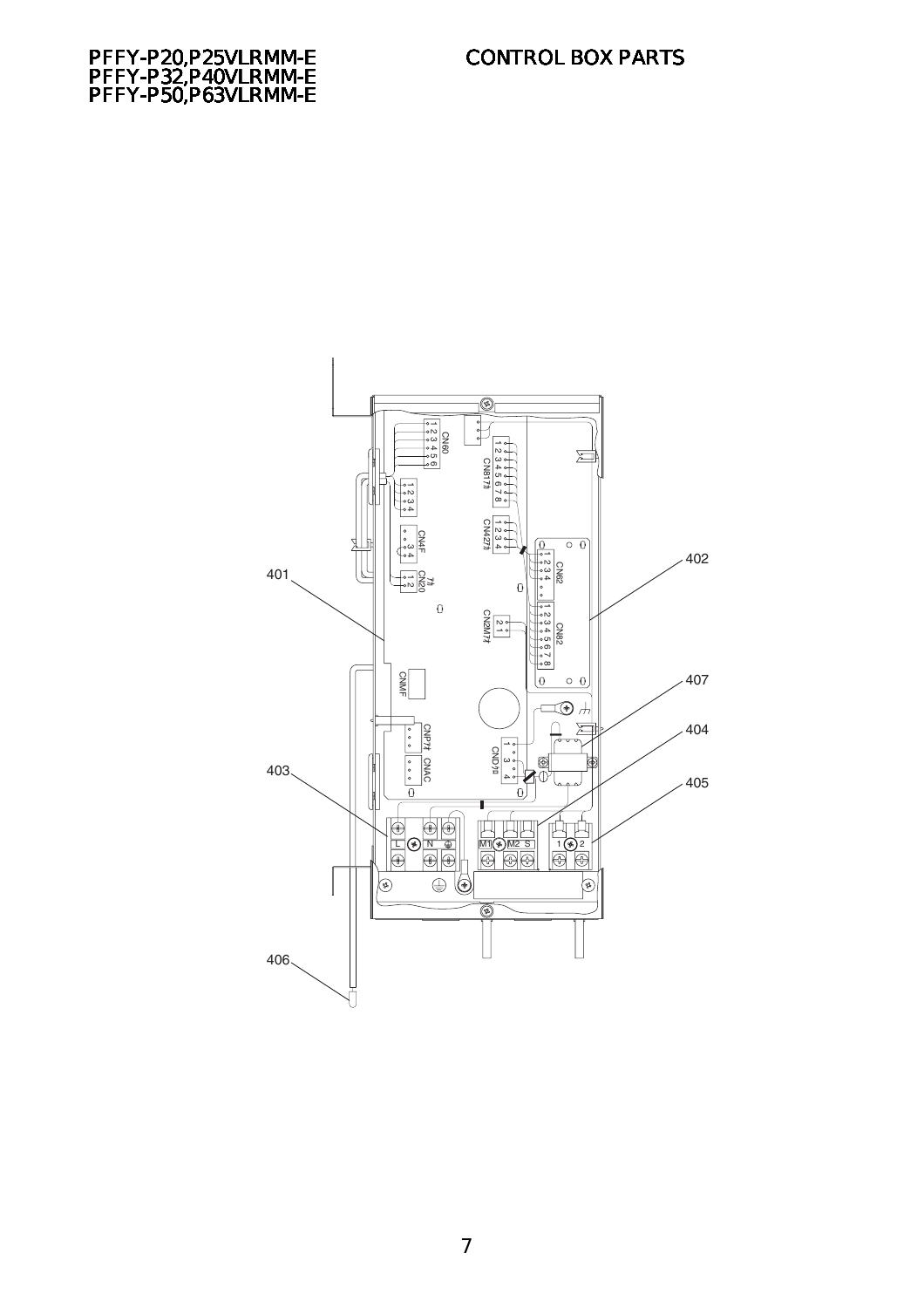### CONTROL BOX PARTS

#### PFFY-P20,P25VLRMM-E PFFY-P32,P40VLRMM-E PFFY-P50,P63VLRMM-E

| No. | Part No.                     | G: RoHS Apply Only<br>W: RoHS Apply by Running Change<br>Part Name | Spec.         | PFFY-P20VLRMM-E | <b>PFFY-P25VLRMM-E</b><br>PFFY-P32VLRMM-E |                | PFFY-P40VLRMM-E | PFFY-P50VLRMM-E | PFFY-P63VLRMM-E | Dwg. No.                        | Notes for the models                     | Revision info. |
|-----|------------------------------|--------------------------------------------------------------------|---------------|-----------------|-------------------------------------------|----------------|-----------------|-----------------|-----------------|---------------------------------|------------------------------------------|----------------|
|     |                              | 401 R61 369 280 G PCA board assy                                   | <b>INDOOR</b> | $\mathbf{1}$    | $\mathbf{1}$                              | $\mathbf{1}$   | $\mathbf{1}$    | $\mathbf{1}$    | $\mathbf{1}$    | KEOOD204G49                     |                                          | Chg            |
|     |                              | 402 R61 008 280 G PCA board assy                                   | <b>ADD</b>    | $\mathbf{1}$    | $\mathbf{1}$                              | $\overline{1}$ | $\mathbf{1}$    | $\mathbf{1}$    |                 | 1 KE000123G03                   |                                          |                |
|     |                              | 403 R61 002 246 G Terminal block                                   |               | 1               | 1                                         | $\mathbf{1}$   |                 | $1 \vert 1$     |                 | 1   BGOOR 2006 26   <tb2></tb2> |                                          |                |
|     |                              | 404 R61 003 246 G Terminal block                                   |               |                 |                                           |                |                 |                 |                 | 1 $ BGOR200G45 $ <tb5></tb5>    |                                          |                |
|     |                              |                                                                    |               | $\mathbf{1}$    | $\mathbf{1}$                              | $\mathbf{1}$   |                 | $1 \mid 1$      |                 |                                 |                                          |                |
|     |                              | 405 R61 004 246 G Terminal block                                   |               | 1               | $\mathbf{1}$                              | $\mathbf{1}$   |                 | $1 \mid 1$      |                 | 1 BGOOR 2006 15 <tb15></tb15>   |                                          |                |
|     | 406 R61 042 200 G Thermistor |                                                                    |               | 1               | $\mathbf{1}$                              | $\mathbf{1}$   | 1               | $\mathbf{1}$    |                 |                                 | 1 RG71J628H05 <inlet><red></red></inlet> |                |
| 407 | <b>R61 006 259 G</b>         | Reactor                                                            |               |                 |                                           |                |                 |                 | $\mathbf{1}$    | P715434X01                      |                                          |                |
|     |                              |                                                                    |               |                 |                                           |                |                 |                 |                 |                                 |                                          |                |
|     |                              |                                                                    |               |                 |                                           |                |                 |                 |                 |                                 |                                          |                |
|     |                              |                                                                    |               |                 |                                           |                |                 |                 |                 |                                 |                                          |                |
|     |                              |                                                                    |               |                 |                                           |                |                 |                 |                 |                                 |                                          |                |
|     |                              |                                                                    |               |                 |                                           |                |                 |                 |                 |                                 |                                          |                |
|     |                              |                                                                    |               |                 |                                           |                |                 |                 |                 |                                 |                                          |                |
|     |                              |                                                                    |               |                 |                                           |                |                 |                 |                 |                                 |                                          |                |
|     |                              |                                                                    |               |                 |                                           |                |                 |                 |                 |                                 |                                          |                |
|     |                              |                                                                    |               |                 |                                           |                |                 |                 |                 |                                 |                                          |                |
|     |                              |                                                                    |               |                 |                                           |                |                 |                 |                 |                                 |                                          |                |
|     |                              |                                                                    |               |                 |                                           |                |                 |                 |                 |                                 |                                          |                |
|     |                              |                                                                    |               |                 |                                           |                |                 |                 |                 |                                 |                                          |                |
|     |                              |                                                                    |               |                 |                                           |                |                 |                 |                 |                                 |                                          |                |
|     |                              |                                                                    |               |                 |                                           |                |                 |                 |                 |                                 |                                          |                |
|     |                              |                                                                    |               |                 |                                           |                |                 |                 |                 |                                 |                                          |                |
|     |                              |                                                                    |               |                 |                                           |                |                 |                 |                 |                                 |                                          |                |
|     |                              |                                                                    |               |                 |                                           |                |                 |                 |                 |                                 |                                          |                |
|     |                              |                                                                    |               |                 |                                           |                |                 |                 |                 |                                 |                                          |                |
|     |                              |                                                                    |               |                 |                                           |                |                 |                 |                 |                                 |                                          |                |
|     |                              |                                                                    |               |                 |                                           |                |                 |                 |                 |                                 |                                          |                |
|     |                              |                                                                    |               |                 |                                           |                |                 |                 |                 |                                 |                                          |                |
|     |                              |                                                                    |               |                 |                                           |                |                 |                 |                 |                                 |                                          |                |
|     |                              |                                                                    |               |                 |                                           |                |                 |                 |                 |                                 |                                          |                |
|     |                              |                                                                    |               |                 |                                           |                |                 |                 |                 |                                 |                                          |                |
|     |                              |                                                                    |               |                 |                                           |                |                 |                 |                 |                                 |                                          |                |
|     |                              |                                                                    |               |                 |                                           |                |                 |                 |                 |                                 |                                          |                |
|     |                              |                                                                    |               |                 |                                           |                |                 |                 |                 |                                 |                                          |                |
|     |                              |                                                                    |               |                 |                                           |                |                 |                 |                 |                                 |                                          |                |
|     |                              |                                                                    |               |                 |                                           |                |                 |                 |                 |                                 |                                          |                |
|     |                              |                                                                    |               |                 |                                           |                |                 |                 |                 |                                 |                                          |                |
|     |                              |                                                                    |               |                 |                                           |                |                 |                 |                 |                                 |                                          |                |
|     |                              |                                                                    |               |                 |                                           |                |                 |                 |                 |                                 |                                          |                |
|     |                              |                                                                    |               |                 |                                           |                |                 |                 |                 |                                 |                                          |                |
|     |                              |                                                                    |               |                 |                                           |                |                 |                 |                 |                                 |                                          |                |
|     |                              |                                                                    |               |                 |                                           |                |                 |                 |                 |                                 |                                          |                |
|     |                              |                                                                    |               |                 |                                           |                |                 |                 |                 |                                 |                                          |                |
|     |                              |                                                                    |               |                 |                                           |                |                 |                 |                 |                                 |                                          |                |
|     |                              |                                                                    |               |                 |                                           |                |                 |                 |                 |                                 |                                          |                |